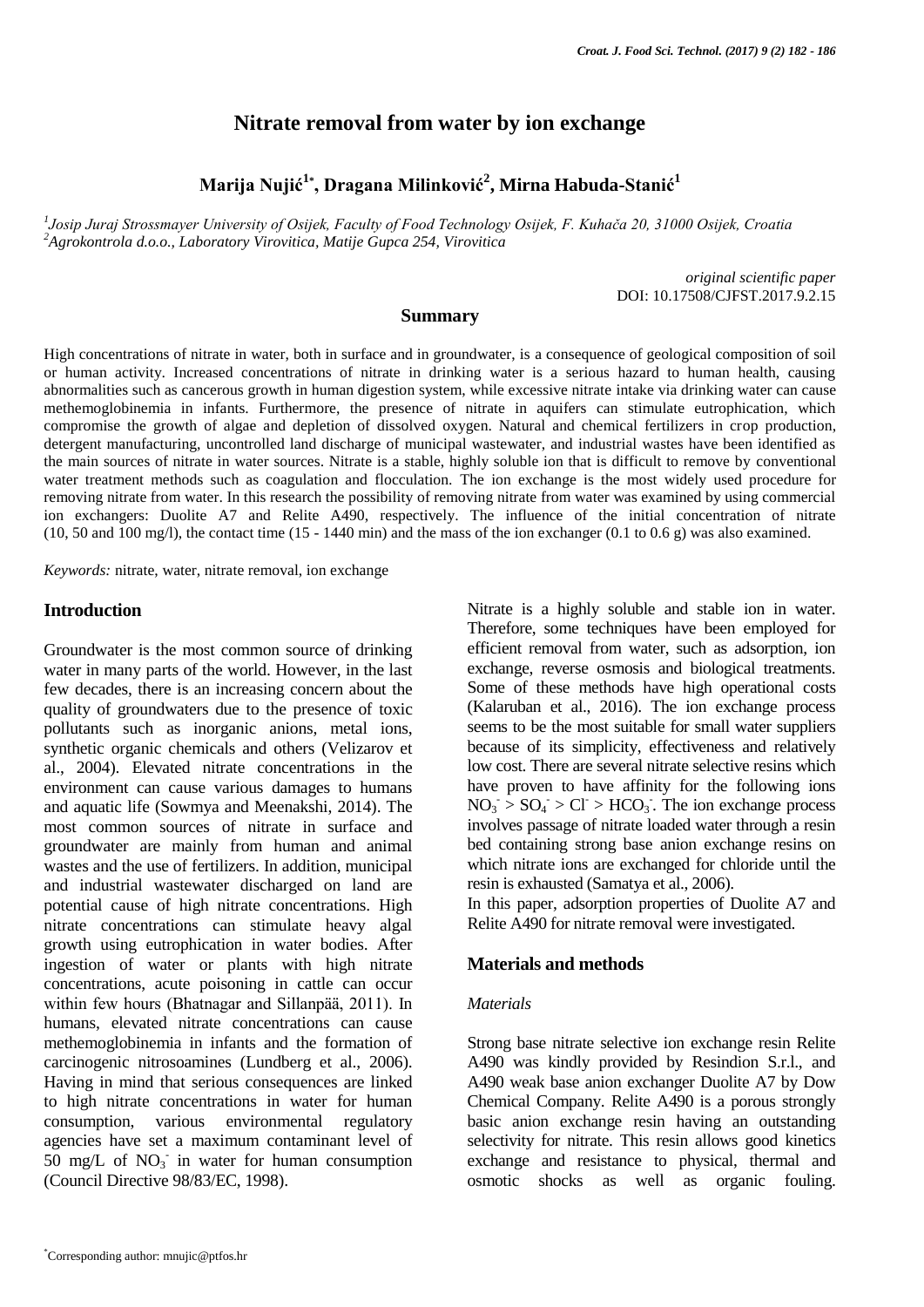Its composition complies with the existing food processing rules and regulations. Its physical properties and specifications are reported by the suppliers given in Table 1.

Duolite A7 is a phenolic weak base anion resin that is highly resistant to physical attrition. The highly porous structure of this hydrophilic resin makes it useful both for reversible adsorption of large organic molecules and for acidity removal. The properties of Duolite A7 are given in Table 1.

In the designed experiments, all the reagents were of analytical grade. Model nitrate solutions were prepared by dissolving  $KNO<sub>3</sub>$  in deionized water.

### *Batch-mode sorption studies*

The batch sorption experiments were conducted by shaking various amounts of resin  $(0.1 - 0.6 \text{ g})$  with 100 mL of  $KNO_3$  solution (10, 50 and 100 mg/L) in a shaker for 24 h at 25 °C, after which the resin was separated from the sample by vacuum-filtration. The residual nitrate concentration was analyzed using a spectrophotometer (Analytik Jena Specord 200, Germany). The nitrate reduction  $R$  as a percentage was calculated as

$$
R = \frac{c_0 - c_r}{c_0} \cdot 100\tag{1}
$$

where  $c_0$  is the initial nitrate concentration (mg/L) and  $c_r$ is the residual nitrate concentration (mg/L).

## *The effect of the resin dose*

Varying amounts  $(0.1 - 0.6$  g) of Relite A490 and Duolite A7 were mixed with 100 mL of nitrate solution (50 mg/L, pH 5.4). The samples were shaken for 24 h and the residual nitrate concentrations were measured.

### *The effect of contact time*

The effect of contact time was examined by shaking 100 mL of nitrate solution (50 mg/L, pH 5.4) and 0.6 g of resins for various times (15, 30, 60, 120, 240 and

**Table 1.** Physico-chemical properties of resins Relite A490 and Duolite A7

| <b>Resin</b>                | Relite A490                   | Duolite A7                         |  |
|-----------------------------|-------------------------------|------------------------------------|--|
| Matrix                      | porous copolymer styrene-DVB  | phenol-formaldehyde polycondensate |  |
| Functional group            | quaternary ammonium group     | secondary amine                    |  |
| Physical form               | light yellowish, opaque beads | tan, opaque granules               |  |
| Particle size               | $0.3 - 1.18$ mm               | $\leq$ 2                           |  |
| Uniformity coefficient      | 1.7                           | $\rm{<}2$                          |  |
| Ionic form                  | $Cl^{\dagger}$                | free base                          |  |
| Total exchange capacity     | $0.9 \text{ eq/L}$            | > 2.1                              |  |
| Operating pH range          | $0 - 12$                      | $0 - 8$                            |  |
| Operating temperature range | $5 - 100$ °C                  | max 40 $\degree$ C                 |  |

360 minutes). The samples were filtered and the residual nitrate concentrations in the filtrate were analyzed by the spectrophotometric method.

# *The effect of the initial nitrate concentration*

Model nitrate solutions with 10, 50 and 100 mg/L  $NO<sub>3</sub>$  were prepared by diluting stock  $KNO<sub>3</sub>$ solution.

100 mL of each solution was mixed with 0.6 g of resin for 24 h. The maximum sorption capacity *q* (mg/g) was calculated as

$$
q = \frac{c_0 - c_r}{m} \cdot V \tag{2}
$$

where  $c_0$  and  $c_r$  are the initial and residual nitrate concentration (mg/L), *V* is the volume of sample  $(0.1 L)$  and *m* is the mass of resins  $(0.6 g)$ .

### *Sorption kinetics*

The sorption kinetics of the ion exchange resins was described by the pseudo-second order kinetic as follows:

$$
\frac{dq_t}{dt} = k_2 (q_e - q_t)^2 \tag{3}
$$

where  $k_2$  is the pseudo-second order rate constant (g/mg min), *q<sup>e</sup>* is the equilibrium adsorption capacity  $(mg/g)$  and  $q_t$  is the adsorption capacity (mg/g) at any time (min). Integrating Eq. (3) for boundary conditions  $q = 0$  at  $t = 0$  and  $q = q_t$  at  $t = t$ gives

$$
\frac{t}{q_t} = \frac{1}{k_2 q_e^2} + \frac{1}{q_e} t \tag{4}
$$

By plotting  $t/q_t$  vs. *t* a linear plot with a slope  $1/q_e$ and an intercept  $1/k_2q_e^2$  is obtained, which can be used in determining parameters  $k_2$  and  $q_e$ (Keränen et al., 2013).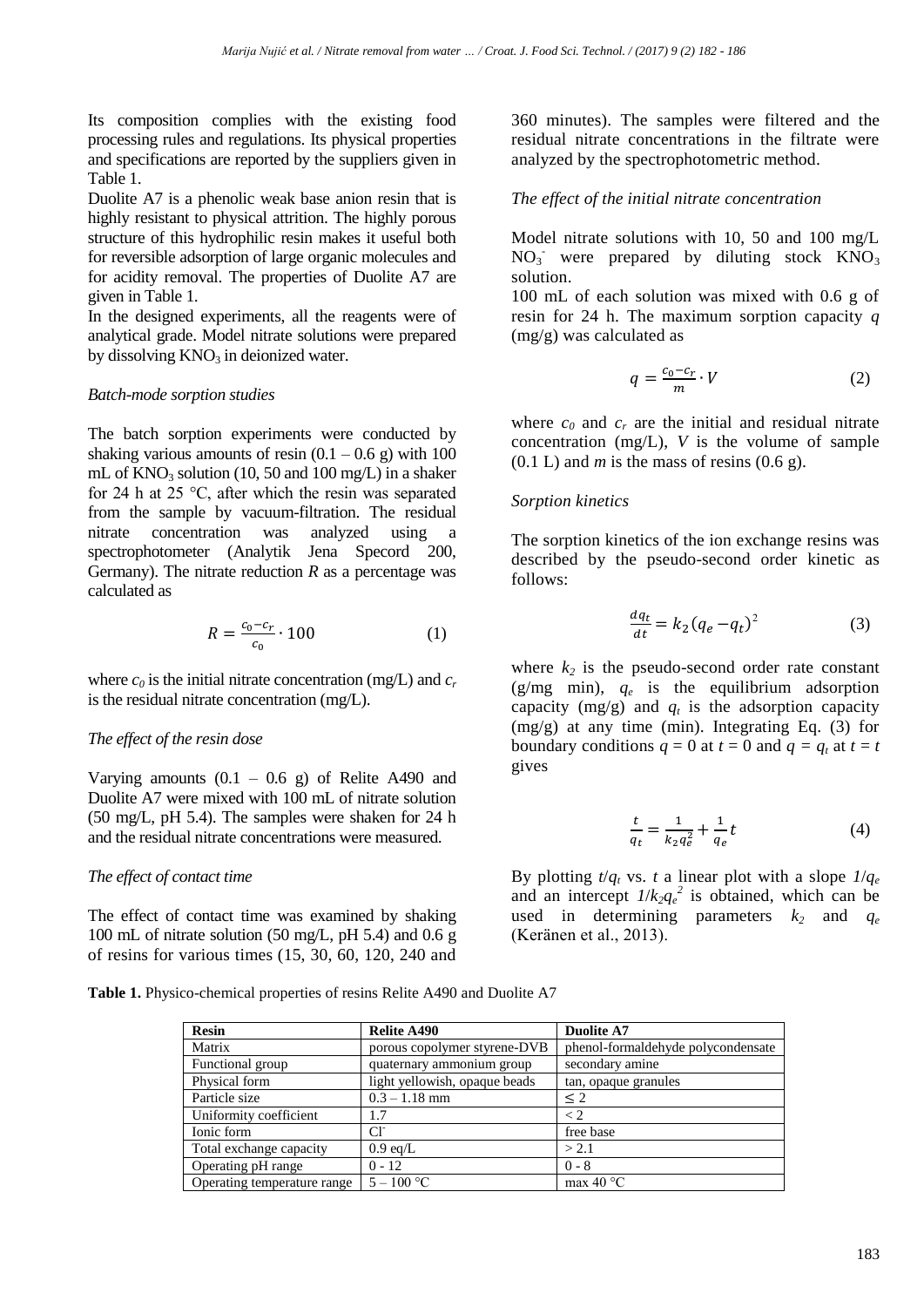## **Results and discussion**

#### *The effect of the resin dose*

The resin dosage is important parameter because it determines the capacity of an ion exchanger for a given initial concentration of the adsorbate under operating conditions (Xu et al., 2010). To find the optimum amount of resin concentration, which can completely remove nitrate from aqueous solution, a batch-mode adsorption study was performed. The results of the experiments with varying amounts of resins are presented in Fig. 1. In general, an increase in resin dosage increased the percentage of nitrate removal.. A slight optimum in the resin dose for Relite A490 was found to be 6 g resin/L, although over 80% reductions were achieved with as little as 4 g/L, while the optimum resin dose for Duolite A7 was 6 g resin/L with 60% removal efficiency. Samatya et al. (2006) achieved similar results. They observed increased percentage of nitrate removal with the increment of resin dose. Xu et al. (2010) investigated the adsorption of phosphate ions on prepared ion exchangers from wheat residue, and reported that with increasing the resin dosage, more sorption sites are available for sorption, thus resulting in higher removal efficiencies. Nevertheless, the adsorbate removal will not increase much if the dosage of resin is higher of that resin dosages when constant sorption is achieved. On Fig. 1 it can be clearly seen that in the case of Relite A490, a constant sorption at 4 g/L was achieved, and every further increment of resin dose does not have significant impact on higher nitrate uptake.

#### *The effect of contact time*

As expected, during various contact times (15, 30, 60, 120, 240 and 360 minutes) the highest nitrate removal efficiency was achieved after 360 minutes (70% with Relite A490 and 40% with Duolite A7) (Fig. 2.). No difference between Relite A490 and Duolite A7 after 15, 30 and 60 minutes can be observed. In both cases, a slight drop in removal efficiency can be seen after 240 minutes of sorption. A contact time of  $120 - 360$  min was sufficient to achieve equilibrium. Therefore, a 24 h contact time was used in all the experiments to ensure equilibrium.

#### *The effect of initial nitrate concentration*

Adsorption of nitrate ions on Relite A490 and Duolite A7 was investigated at various initial concentrations of 10, 50 and 100 mg/L at resin dose of 6 g/L, reaction temperature of 25  $\degree$ C and contact time of 24 h (Fig. 3).

With increasing the initial nitrate concentration, the efficiency of nitrate removal decreases in both tested resins from 92.23 to 80.78% for Relite A490 and from 81.26 to 40.39% for Duolite A7. The decrease in process efficiency may be attributed to the insufficient sorption sites on the surface area.

The maximum sorption capacities varied from 6.51 mg/g for Duolite A7 to 13.02 mg/g for Relite A490. Orlando et al. (2002) obtained capacity of 16.8 mg/g (as NO<sub>3</sub> -N) for Amberlite IRA-900, while Chabani et al. (2006) obtained 14.8 mg/g (as  $NO<sub>3</sub>$  -N) for Amberlite IRA-400.



Fig. 1. The effect of resin amount on removal of nitrate from aqueous solution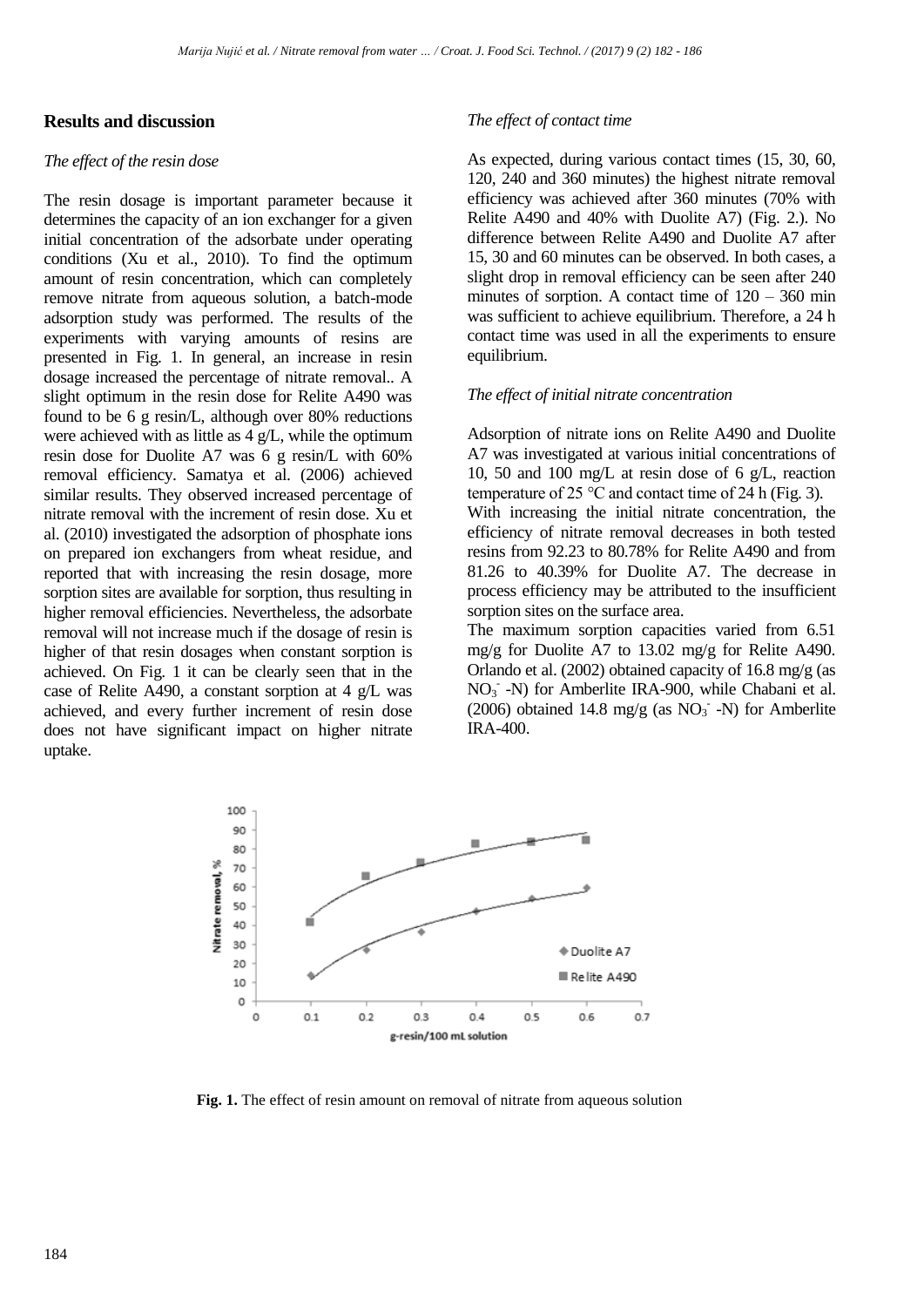

**Fig. 2.** The effect of contact time on nitrate removal efficiency



**Fig. 3.** Maximum nitrate sorption capacities of Duolite A7 and Relite A490

**Table 2.** Parameters and coefficients of determination of the linearized pseudo-second order kinetic model

| Resin       | $q_e$ (mg/g) | $k_2$ (g/mg min) | $R^2$  |
|-------------|--------------|------------------|--------|
| Duolite A7  | 5.068        | 0.0018           | 0.9692 |
| Relite A490 | '.391        | 0.0010           | 0.9781 |

#### *Sorption kinetics*

The experimental data were fitted in the linear pseudo-second order model. The values of constants,  $q_{m2}$  and  $k_2$ , were calculated from the slope of the plot  $t/q_t$  versus  $t$  (Table 2). The model fitted the data well with coefficients of 0.9692 and 0.9781, respectively. Relite A490 achieved the highest equilibrium sorption capacity  $(q_e=7.391)$ .

## **Conclusions**

In this study, nitrate removal from aqueous solutions was investigated by two ion exchange resins, Duolite A7 and Relite A490. From the results obtained it can be concluded that with increasing the resin dose, the removal efficiency also increases. By increasing the initial nitrate concentration, the sorption capacity increased, while the nitrate removal efficiency decreased for both, Relite A490 and Duolite A7. The data fitted well in the pseudosecond order kinetic model with  $R^2 > 0.97$ . The future aim is to study removal of nitrate and other ions from real wastewater samples.

#### **References**

- Bhatnagar, A., Sillanpää, M. (2011): A review of emerging adsorbents for nitrate removal from water. *Chem. Eng. J.* 168, 493-504. <https://doi.org/10.1016/j.cej.2011.01.103>
- Chabani M., Amrane A., Bensmaili A. (2006): Kinetic modelling of the adsorption of nitrates by ion exchange resin. *Chem. Eng. J.* 125, 111-117. <https://doi.org/10.1016/j.cej.2006.08.014>
- Council Directive 98/83/EC (1998) on the quality of water intended for human consumption.